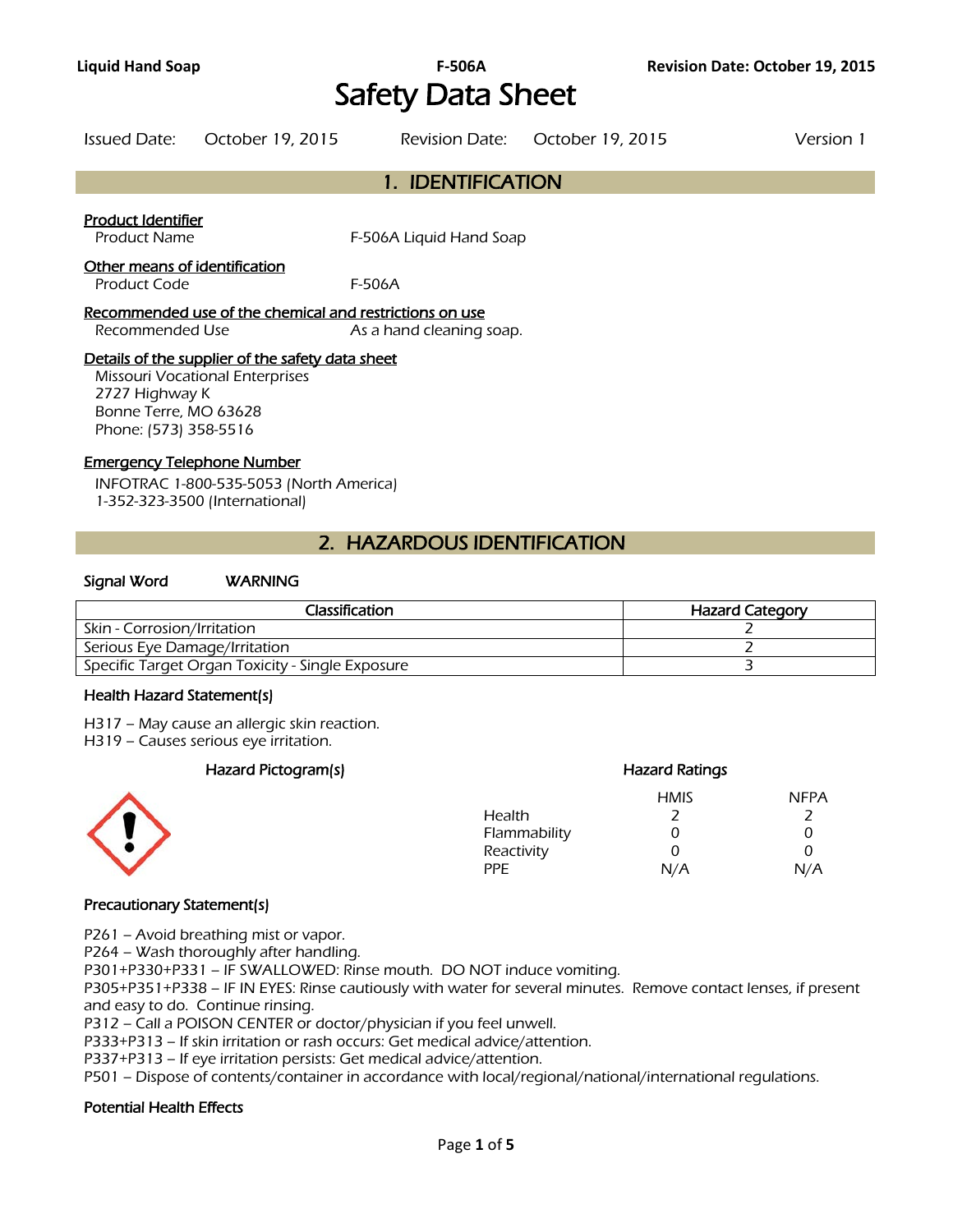Skin Contact May cause skin irritation/burns. Eye Contact May cause eye damage. **Inhalation** May cause respiratory irritation. Ingestion May be harmful if swallowed.

# 3. COMPOSITION/INFORMATION ON INGREDIENT

| <b>Chemical Name/Pure Substance</b> | CAS#        | Weight-% |
|-------------------------------------|-------------|----------|
| Water                               | 7732-18-5   | 70-75    |
| CalBlend DF                         | Proprietary | 25       |
| Sodium Chloride                     | 7647-14-5   | 1-5      |
| Glycerin, Technical Grade           | 56-81-5     | $1-5$    |
| Isocil IG                           | Proprietary | 0-2      |
| Citric Acid                         | 77-97-9     | $0 - 5$  |
|                                     |             |          |

\*\*If Chemical Name/CAS No is "proprietary" and/or Weight-% is listed as a range, the specific chemical identity and/or percentage of composition has been withheld as a trade secret.

# 4. FIRST-AID MEASURES

General Advice If you feel unwell, seek medical advice (show label where possible).

- Eye Contact Rinse cautiously with water for several minutes. Remove contact lenses, if present and easy to do. Continue rinsing. Get medical advice/attention.
- Skin Contact Take off contaminated clothing. Wash contaminated clothing before reuse. If skin irritation persists, call a physician.
- **Inhalation** Remove victim to fresh air and keep at rest in a position comfortable for breathing. Call a POISON CENTER or doctor/physician if you feel unwell.
- **Ingestion** Rinse mouth. Do NOT induce vomiting. Call a POISON CENTER or doctor/physician if you feel unwell.

### Most important symptoms and effects

Symptoms Prolonged contact may cause painful stinging or burning of eyes and lids, watering of eye, and irritation. Prolonged contact may even cause severe skin irritation or mild burn.

# 5. FIRE-FIGHTING MEASURES

### Extinguishing Media

Suitable Extinguishing Media: Dry powder, water spray, or foam. Unsuitable Extinguishing Media: Not determined.

### Specific Hazards Arising from the Chemical

Heating or fire could release toxic fumes/gas.

### Protective equipment and precautions for firefighters

As in any fire, wear self-contained breathing apparatus pressure-demand, MSHA/NIOSH (approved or equivalent) and full protective gear.

# 6. ACCIDENTAL RELEASE MEASURES

## Personal precautions, protective equipment and emergency procedures

| Personal precautions             | Use personal protective equipment as required.        |
|----------------------------------|-------------------------------------------------------|
| <b>Environmental precautions</b> | See Section 12 for additional ecological information. |

Page **2** of **5**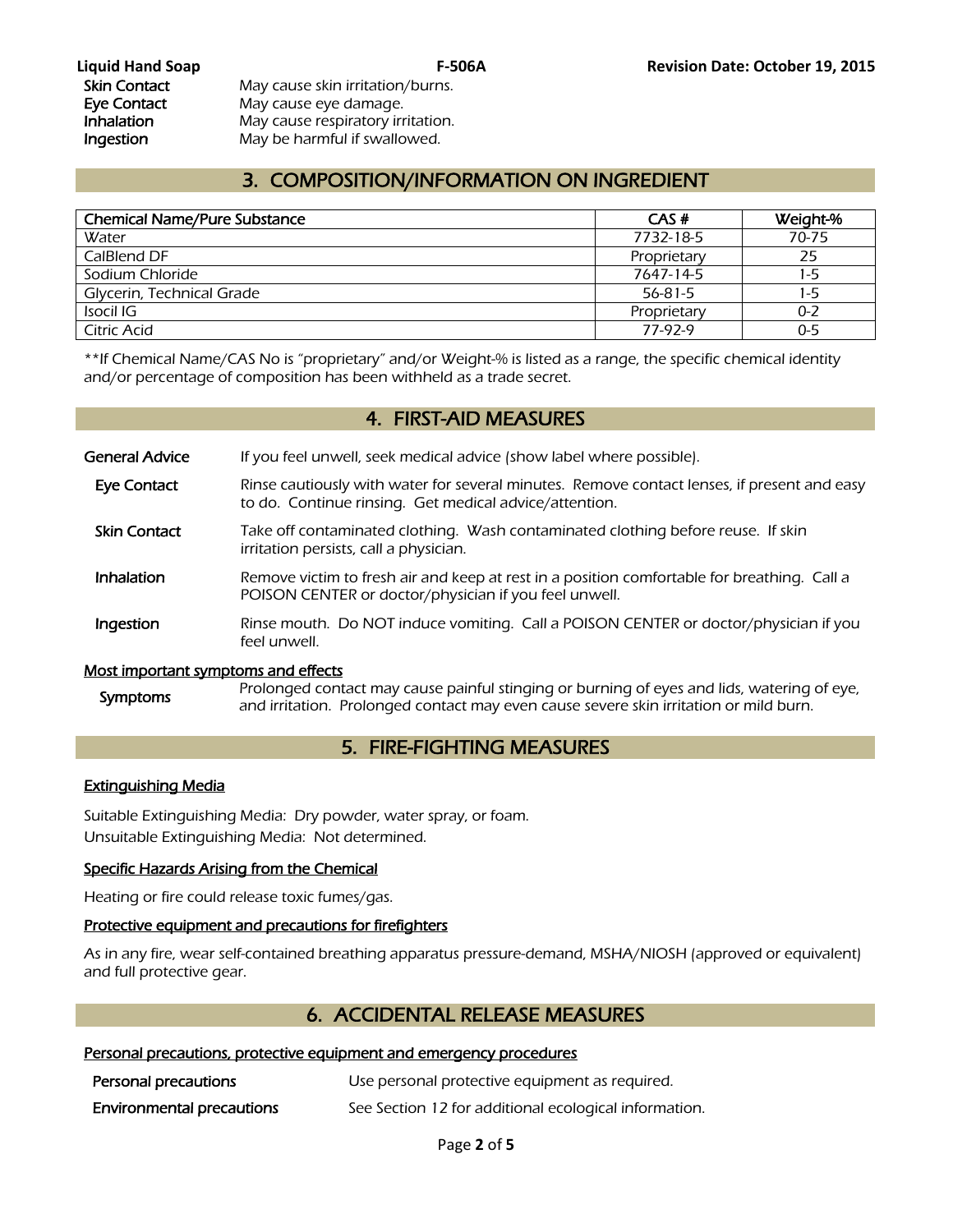| <b>Liquid Hand Soap</b>                           | <b>F-506A</b>                                         | <b>Revision Date: October 19, 2015</b>                                      |
|---------------------------------------------------|-------------------------------------------------------|-----------------------------------------------------------------------------|
| Methods and material for containment and clean up |                                                       |                                                                             |
| <b>Methods for Containment</b>                    | Prevent further leakage or spillage if safe to do so. |                                                                             |
| Methods for Clean up                              | closed containers for disposal.                       | Collect spillage with non-combustible absorbent material. Keep in suitable, |

# 7. HANDLING AND STORAGE

# Precautions for safe handling

Handle in accordance with good industrial hygiene and safety practice. Use only in well ventilated areas. Do not breathe dust/fume/gas/mist/vapors/spray. Wash face, hands, and any exposed skin thoroughly after handling. Use personal protection recommended in Section 8.

#### Conditions for safe storage, including any incompatibilities

Storage Conditions Keep containers tightly closed in a dry, cool and well-ventilated place. Store locked up.<br>Incompatible Materials Not available. Incompatible Materials

# 8. EXPOSURE CONTROLS/PERSONAL PROTECTION

| <b>Chemical</b> i<br>Name | 71 H                     | <b>OSHA PEL</b>          | NIOSH IDI H              |
|---------------------------|--------------------------|--------------------------|--------------------------|
| $\overline{\phantom{0}}$  | $\overline{\phantom{0}}$ | $\overline{\phantom{a}}$ | $\overline{\phantom{0}}$ |
|                           |                          |                          |                          |

#### Appropriate engineering controls

Engineering Controls Apply technical measures to comply with the occupational exposure limits.

#### Individual protection measures, such as personal protective equipment

| Eye/Face Protection                   | Wear approved safety goggles.                                                                                                                                              |
|---------------------------------------|----------------------------------------------------------------------------------------------------------------------------------------------------------------------------|
| Skin and Body Protection              | Wear appropriate clothing to prevent repeated or prolonged skin contact.                                                                                                   |
| Respiratory Protection                | Ensure adequate ventilation, especially in confined areas.                                                                                                                 |
| <b>General Hygiene Considerations</b> | Do not eat, drink, or smoke when using this product. Wash contaminated<br>clothing before reuse. Handle in accordance with good industrial hygiene<br>and safety practice. |

# 9. PHYSICAL AND CHEMICAL PROPERTIES

### **Appearance**

| <b>Physical State</b><br>Color                                                                                                                                                                                                                          | Liquid<br>Clear/Colorless                                                                                                                                      | Odor<br><b>Odor Threshold</b> | Raspberry<br>Not Determined |
|---------------------------------------------------------------------------------------------------------------------------------------------------------------------------------------------------------------------------------------------------------|----------------------------------------------------------------------------------------------------------------------------------------------------------------|-------------------------------|-----------------------------|
| <b>Property</b>                                                                                                                                                                                                                                         | <b>Values</b>                                                                                                                                                  | <b>Remarks - Method</b>       |                             |
| рH<br>Melting Point/Freezing Point<br><b>Boiling Point/Boiling Range</b><br><b>Flash Point</b><br><b>Evaporation Rate</b><br>Flammability (Solid, Gas)<br><b>Upper Flammability Limits</b><br><b>Lower Flammability Limits</b><br><b>Vapor Pressure</b> | $6 - 7$<br>Not determined<br>Not determined<br>Not determined<br>Not determined<br>Liquid-Not applicable<br>Not determined<br>Not determined<br>Not determined |                               |                             |
| <b>Vapor Density</b><br><b>Specific Gravity</b>                                                                                                                                                                                                         | Not determined<br>Not determined                                                                                                                               |                               |                             |
| <b>Water Solubility</b>                                                                                                                                                                                                                                 | Miscible                                                                                                                                                       |                               |                             |
| Solubility in other solvents                                                                                                                                                                                                                            | Not determined                                                                                                                                                 |                               |                             |
| <b>Partition Coefficient</b>                                                                                                                                                                                                                            | Not determined                                                                                                                                                 |                               |                             |
| <b>Auto-ignition Temperature</b>                                                                                                                                                                                                                        | Not determined                                                                                                                                                 |                               |                             |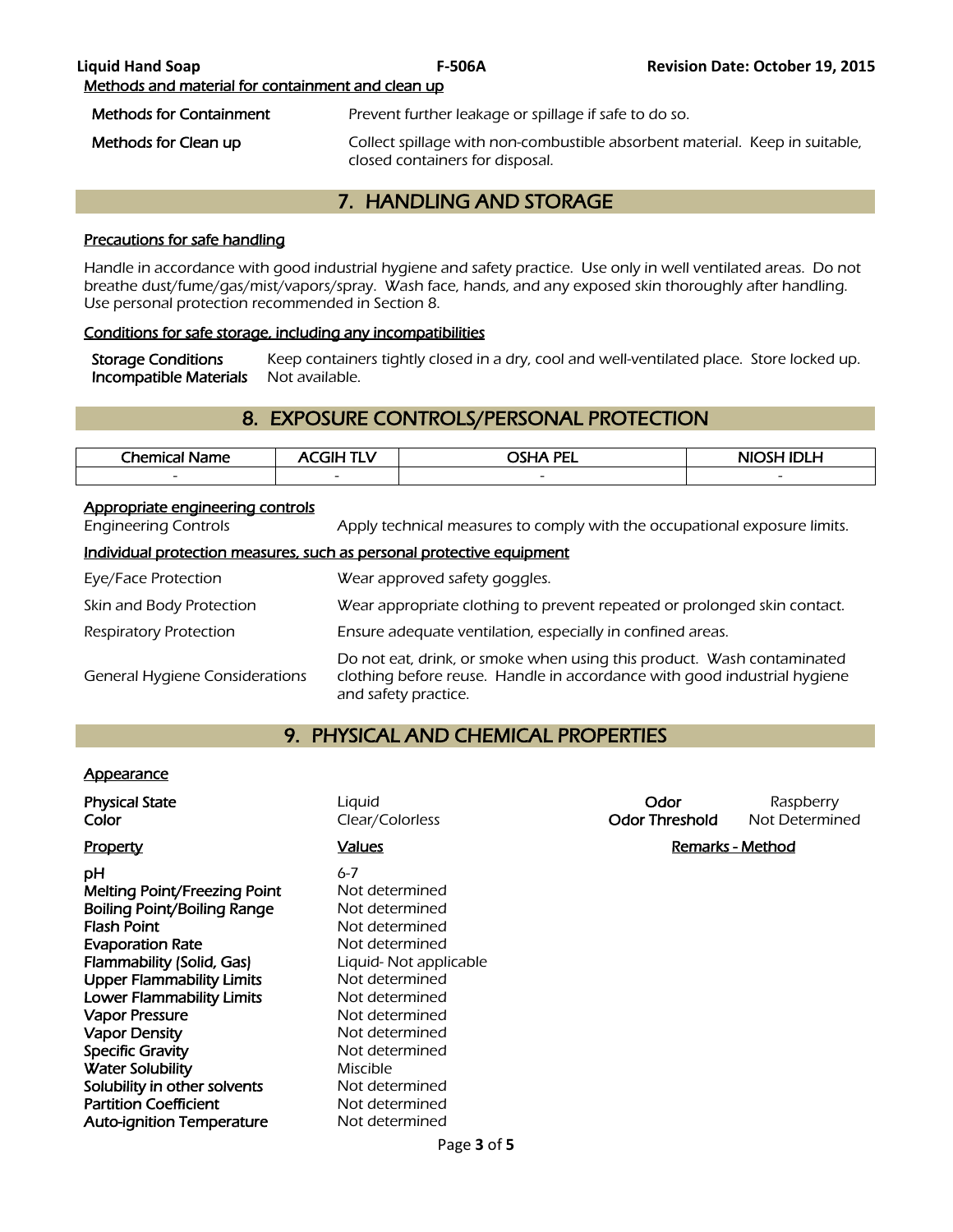# 10. STABILITY AND REACTIVITY

| Reactivity                                        | Not reactive under normal conditions.                                  |
|---------------------------------------------------|------------------------------------------------------------------------|
| <b>Chemical Stability</b>                         | Stable under recommended storage conditions.                           |
| <b>Conditions to Avoid</b>                        | Keep out of reach of children. Temperatures above 130 °F.              |
| Incompatible materials                            | Amines, oxidizing agents, reducing agents.                             |
| <b>Hazardous Decomposition</b><br><b>Products</b> | Hydrogen chloride gas, sulphur oxides, nitrogen oxides, carbon oxides. |
| <b>Hazardous Polymerization</b>                   | Not available.                                                         |

# 11. TOXICOLOGICAL INFORMATION

#### Mixture Toxicity

Toxicological data have not been determined specifically for this product.

# 12. ECOLOGICAL INFORMATION

Ecological studies have not been carried out on this product.

| 13. DISPOSAL CONSIDERATIONS              |                                                                                     |  |
|------------------------------------------|-------------------------------------------------------------------------------------|--|
| <b>Disposal Instructions</b>             | Dispose of in accordance with local/regional/national/international<br>regulations. |  |
| Hazardous Waste Code                     | Not available.                                                                      |  |
| Waste from residues / unused<br>products | Can be washed with plenty of water down the drain.                                  |  |
| <b>Contaminated Packaging</b>            | Dispose of in accordance with local/regional/national/international<br>requlations. |  |

# 14. TRANSPORT INFORMATION

DOT I.D. Number Not available. DOT Proper Shipping Name Not available. DOT Hazard Classes:

Packing Group Not available. DOT Label Not available.

Note Please see current shipping paper for most up to date shipping information, including exemptions and special circumstances.

US DOT Not regulated as dangerous goods.<br>
Road (ADR) Not regulated as dangerous goods. Not regulated as dangerous goods. Air (ICAO/IMDG) Not regulated as dangerous goods. Sea (IMO/IMDG) Not regulated as dangerous goods.